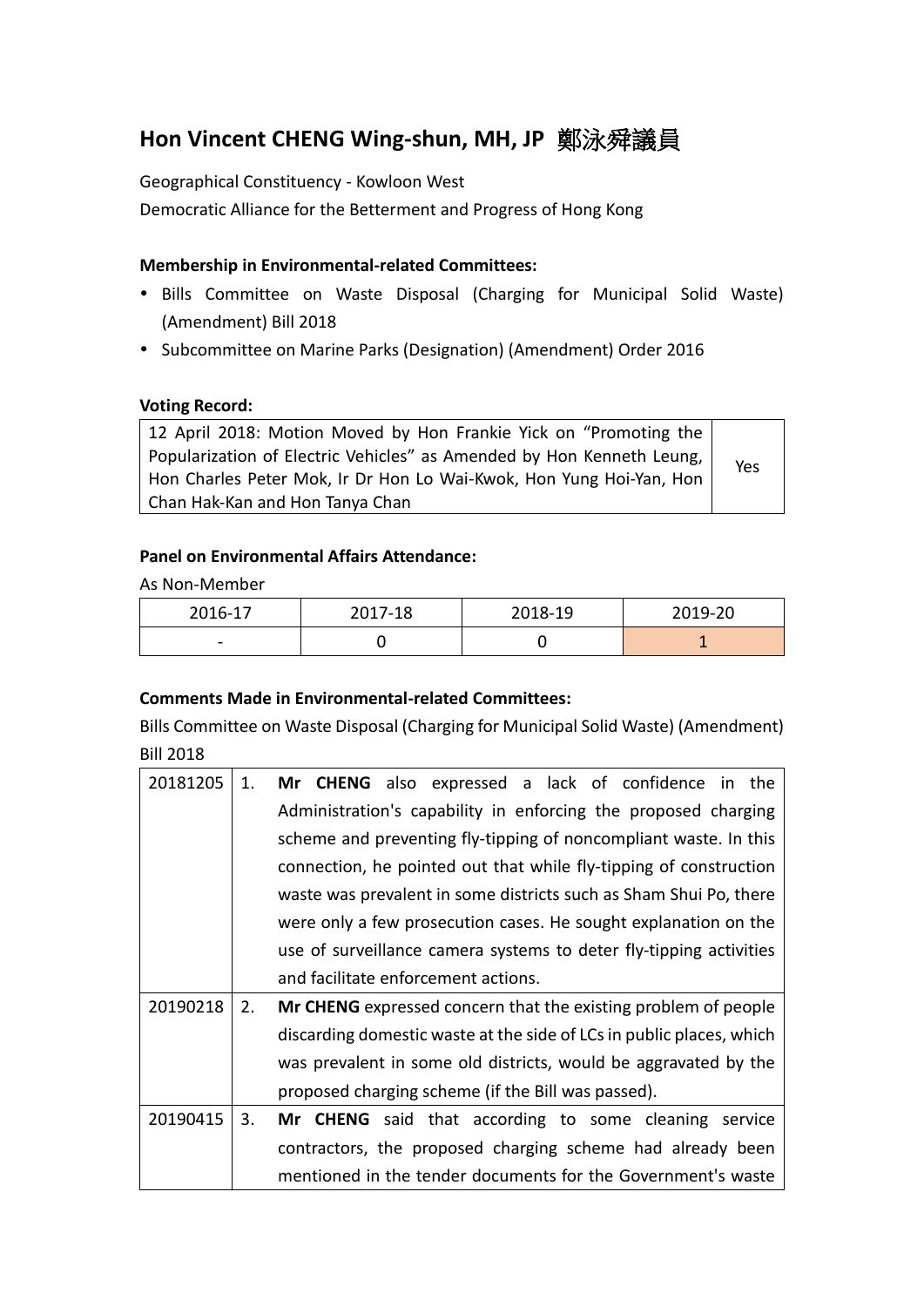|          |    | collection service contracts. He requested the Administration to   |
|----------|----|--------------------------------------------------------------------|
|          |    | clarify in writing whether the above was true, and if so, how the  |
|          |    | Administration would assist prospective tenderers in calculating   |
|          |    | the cost implications of the proposed charging scheme.             |
| 20190430 | 4. | Dr CHENG, Mr OR, Mr HUI and Mr CHENG expressed concerns            |
|          |    | about the potential difficulties in taking enforcement actions     |
|          |    | against depositing of NCW in various types of buildings (such as   |
|          |    | buildings with mixed uses), and preventing aggravation of fly-     |
|          |    | tipping after the implementation of the proposed charging scheme   |
|          |    | (if the Bill was passed). They also asked about the enforcement    |
|          |    | manpower required.                                                 |
|          | 5. | For comparison purpose, Mr CHENG considered that the               |
|          |    | Administration should also provide information on the number of    |
|          |    | staff currently responsible for carrying out enforcement duties    |
|          |    | related to illegal disposal of construction and demolition ("C&D") |
|          |    | waste.                                                             |
|          | 6. | Mr CHENG asked whether members of the public could report          |
|          |    | non-compliance cases related to the proposed charging scheme (if   |
|          |    | the Bill was passed) and fly-tipping through the "1823 Citizen's   |
|          |    | Easy Link".                                                        |
|          | 7. | Mr CHENG echoed Dr Elizabeth QUAT's concern about the              |
|          |    | potential fly-tipping problems arising from the proposed uniform   |
|          |    | charging rate for oversized waste. He added that it might be       |
|          |    | impracticable for common households to break certain articles      |
|          |    | into smaller pieces for putting them into DBs.                     |
| 20190507 | 8. | Dr QUAT relayed the concerns of non-governmental organizations     |
|          |    | ("NGOs") that were operating collection points under the           |
|          |    | Community Recycling Network ("CRN") about the<br>(a)               |
|          |    | administrative burden arising from the complicated application     |
|          |    | procedure of the Environment and Conservation Fund ("ECF") and     |
|          |    | the post-approval reporting requirements; (b) cash flow problems   |
|          |    | due to deferred payments/reimbursements from ECF; and (c)          |
|          |    | uncertainties about the continuation of funding support due to the |
|          |    | time-limited nature of ECF projects. She and Mr CHENG raised the   |
|          |    | following questions:                                               |
|          |    | (a) how many districts were currently covered by CRN, whether the  |
|          |    | Administration had plans to expand CRN's coverage, and how the     |
|          |    | Administration evaluated the performance of the Community          |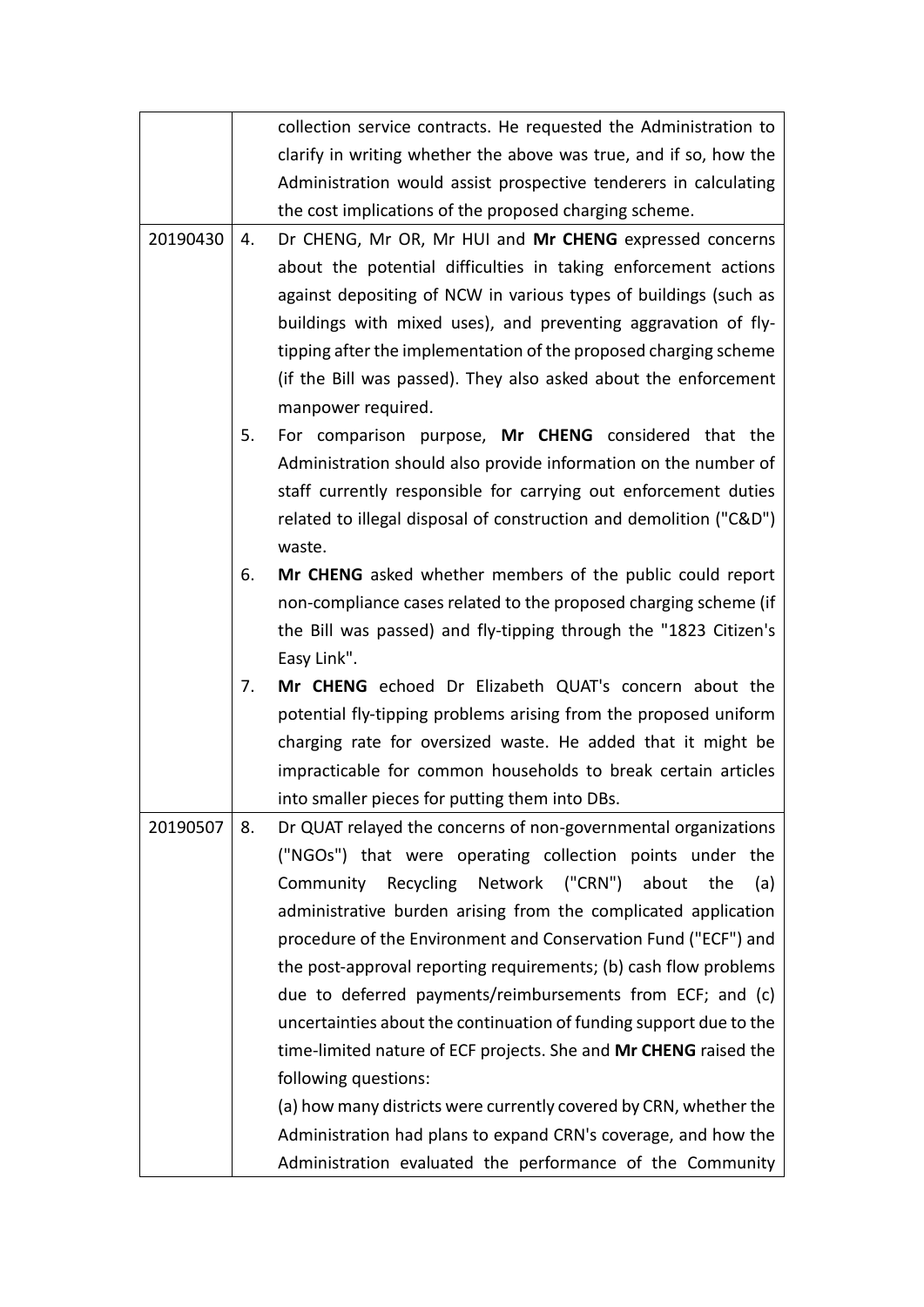|          |     | Recycling Centres ("CRCs") and Community Recycling Vehicles          |
|----------|-----|----------------------------------------------------------------------|
|          |     | ("CRVs") funded by ECF; and                                          |
|          |     | (b) details of new measures to support NGOs involved in CRN with     |
|          |     | a view to enhancing CRN's effectiveness in promoting waste           |
|          |     | reduction and recycling.                                             |
|          | 9.  | Dr QUAT and Mr CHENG raised the following views and questions:       |
|          |     | (a) NGOs currently operating CRCs had put much efforts in            |
|          |     | establishing collaboration and communication networks with           |
|          |     | stakeholders in their respective services areas, and should be given |
|          |     | priority to maintain the CRCs' operations after the regularization   |
|          |     | of funding support;                                                  |
|          |     | (b) the tendering procedure for the CRC contracts after the          |
|          |     | regularization efforts might create additional administrative        |
|          |     | burden on these NGOs;                                                |
|          |     | (c) the Administration should increase funding support for CRCs      |
|          |     | with a view to expanding their scales and coverage as well as        |
|          |     | upgrading their service quality;                                     |
|          |     | (d) whether the tenders for the CRC contracts would be assessed      |
|          |     | based on the "lowest bid wins" principle only; and                   |
|          |     | (e) whether performance targets/indicators would be set for CRN.     |
| 20190520 | 10. | The Deputy Chairman, Dr QUAT, Mr CHEUNG, Mr CHENG and Mr             |
|          |     | OR raised the following views and questions in respect of the use    |
|          |     | of surveillance camera systems:                                      |
|          |     | (a) the Administration should provide information as follows: (i)    |
|          |     | the numbers of surveillance cameras installed/to be installed by     |
|          |     | EPD and FEHD respectively, and (ii) relevant statistics to           |
|          |     | demonstrate the effectiveness of the surveillance camera systems     |
|          |     | in deterring fly-tipping activities;                                 |
|          |     | (b) given that there were many fly-tipping black spots across the    |
|          |     | territory, and fly-tipping activities could be shifted to locations  |
|          |     | where surveillance camera systems were not installed, how the        |
|          |     | Administration would ensure that the surveillance cameras it         |
|          |     | deployed would provide sufficient coverage, including whether        |
|          |     | surveillance cameras with mobility features would be introduced      |
|          |     | for efficient redeployment if and when necessary; and                |
|          |     | (c) how the Administration would tackle the fly-tipping problem at   |
|          |     | a black spot if relevant stakeholders raised objection to the        |
|          |     | installation of a surveillance camera system at the location.        |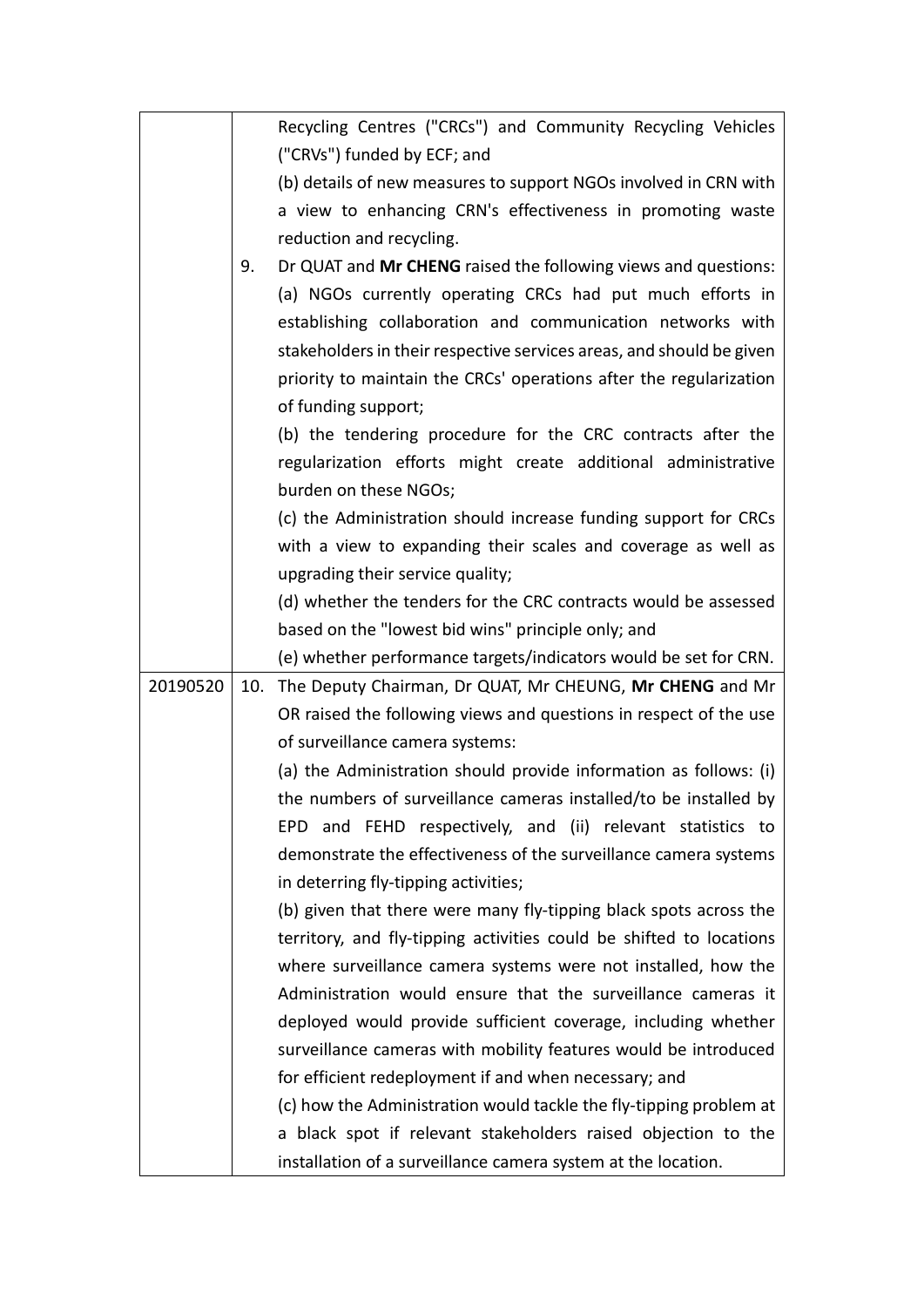|          |     | 11. Mr CHENG queried whether there was sufficient manpower for       |
|----------|-----|----------------------------------------------------------------------|
|          |     | the collection of recyclables from recycling bins in public places,  |
|          |     | given that the relevant FEHD contractors only employed 28 staff      |
|          |     | members for the task.                                                |
|          |     | 12. Mr CHENG suggested that the Administration should adopt new      |
|          |     | technologies for its surveillance camera systems, such as 360-       |
|          |     | degree cameras, to enhance their surveillance coverage and           |
|          |     | mobility.                                                            |
| 20191111 |     | 13. The Deputy Chairman and Mr CHENG enquired about:                 |
|          |     | (a) recent statistics on C&D waste fly-tipping, relevant             |
|          |     | enforcement actions and prosecution cases;                           |
|          |     | (b) the average time taken by the Administration to clear fly-tipped |
|          |     | C&D waste after it had received information on a fly-tipping case;   |
|          |     | and                                                                  |
|          |     | (c) how the Administration would further improve the efficiency of   |
|          |     | clearing fly-tipped C&D waste and enhance deterrence against fly-    |
|          |     | tipping activities.                                                  |
|          | 14. | Mr CHENG said that the Administration had yet to develop             |
|          |     | effective ways of clearing the litter at hard-to-reach places of old |
|          |     | buildings, such as podiums and yards, and catching the litterers     |
|          |     | involved. He expressed concern that the implementation of the        |
|          |     | proposed MSW charging scheme (if the Bill was passed) would          |
|          |     | exacerbate fly-tipping and environmental hygiene problems in old     |
|          |     | buildings and "three-nil buildings" in particular.                   |
| 20191218 | 15. | Referring to the Annex to LC Paper No. CB(1)249/ 19-20(02), Mr       |
|          |     | OR and Mr CHENG sought explanation on the seemingly smaller          |
|          |     | numbers in 2019 (up to September) of convictions and fixed           |
|          |     | penalty notices issued against illegal disposal of construction and  |
|          |     | demolition ("C&D") waste in various districts, compared with the     |
|          |     | numbers in the preceding years.                                      |
| 20200317 | 16. | Mr CHENG expressed concern that the implementation of the            |
|          |     | proposed MSW charging scheme would add financial burdens on          |
|          |     | people who had already been affected by the economic downturn        |
|          |     | induced by the COVID-19 outbreak. He asked whether the               |
|          |     | Administration would consider conducting an opinion poll to          |
|          |     | further gauge public acceptance of the scheme and then decide        |
|          |     | the way forward.                                                     |
| 20200421 | 17. | Mr CHENG and Mr OR expressed views about the situation of HC's       |